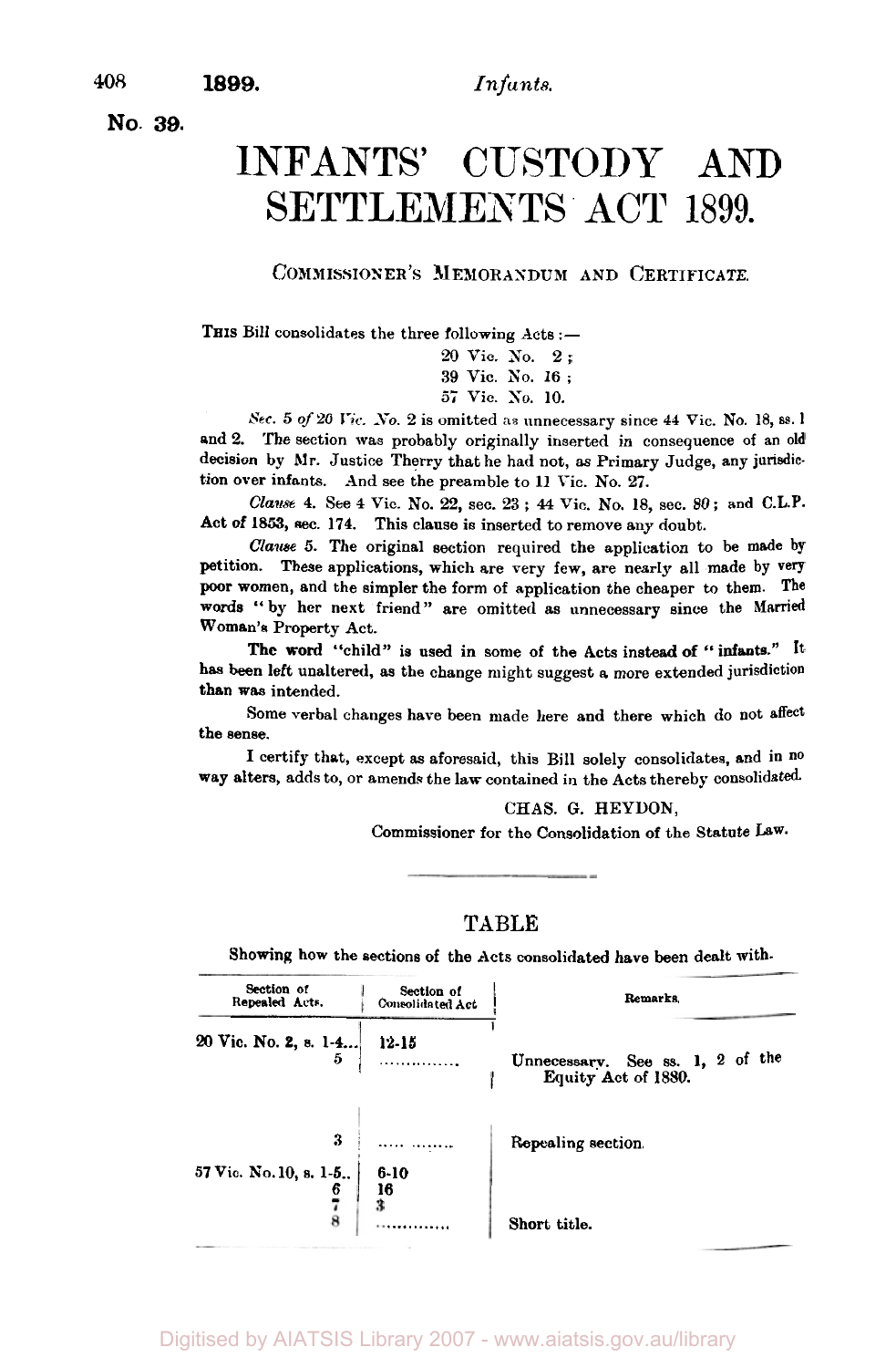# **ACT No.** XXXIX., **1899. No. 39.**

# **An** Act to consolidate the **law** relating to the custody of **Infants.**  infants and the settlement of the property of infants. [Assented to, 22nd December, 1899 ]

BE it enacted by the Queen's Most Excellent Majesty, by and with the advice and consent of the Legislative Council and Legislative Assembly of New South Wales in Parliament assembled, and by the authority of the same, as follows :-

Settlements Act of 1899," and is divided into parts, as follows :— **1.** This Act may be cited as the " Infants' Custody and **Short title.** 

PART I.-CUSTODY OF INFANTS-SS. 5-11.

PART II.-INFANTS' MARRIAGE SETTLEMENTS-SS. 12-15.

PART III.-THE SETTLEMENT OF DAMAGES RECOVERED ON BEHALF OF CHILDREN-S. 16.

the extent therein expressed, hereby repealed. 2. The Acts mentioned in the Schedule to this Act are, to **Repeal of Acts.** 

**3.** In this Act, unless the context or subject matter other- Interpretation. <br>
<sup>57</sup> Vic. No. 10, **Fig. 2** indicates or requires,  $\frac{57}{57}$ 

" Parent" of a child includes the father and mother and any person at law liable to maintain such child or entitled to his custody.

" Person" includes any school or institution.

" Court" means the Supreme Court, and includes any Judge thereof sitting in chambers.

**4** The Judges of the Supreme Court, or any three of them, may make such general rules and orders **as** from time to time seem necessary for better carrying the provisions and objects **of** this Act into effect, and for regulating the practice and Procedure under this Act.

#### PART I

### CUSTODY **OF INFANTS.**

**5.** The Supreme Court, in its equitable jurisdiction, upon **Equity Court** the application of the mother of any infant under sixteen years of **to have access to**  age may order that the applicant shall have access to such infant  $\frac{\text{infant}}{\text{39 Vic. No. 16}}$ at such times and subject to such regulations as the said Court s. 1. shall deem proper, or may order that such infant shall be delivered **to** the mother and remain in or under her custody and control, or shall, if already in her custody or under her control,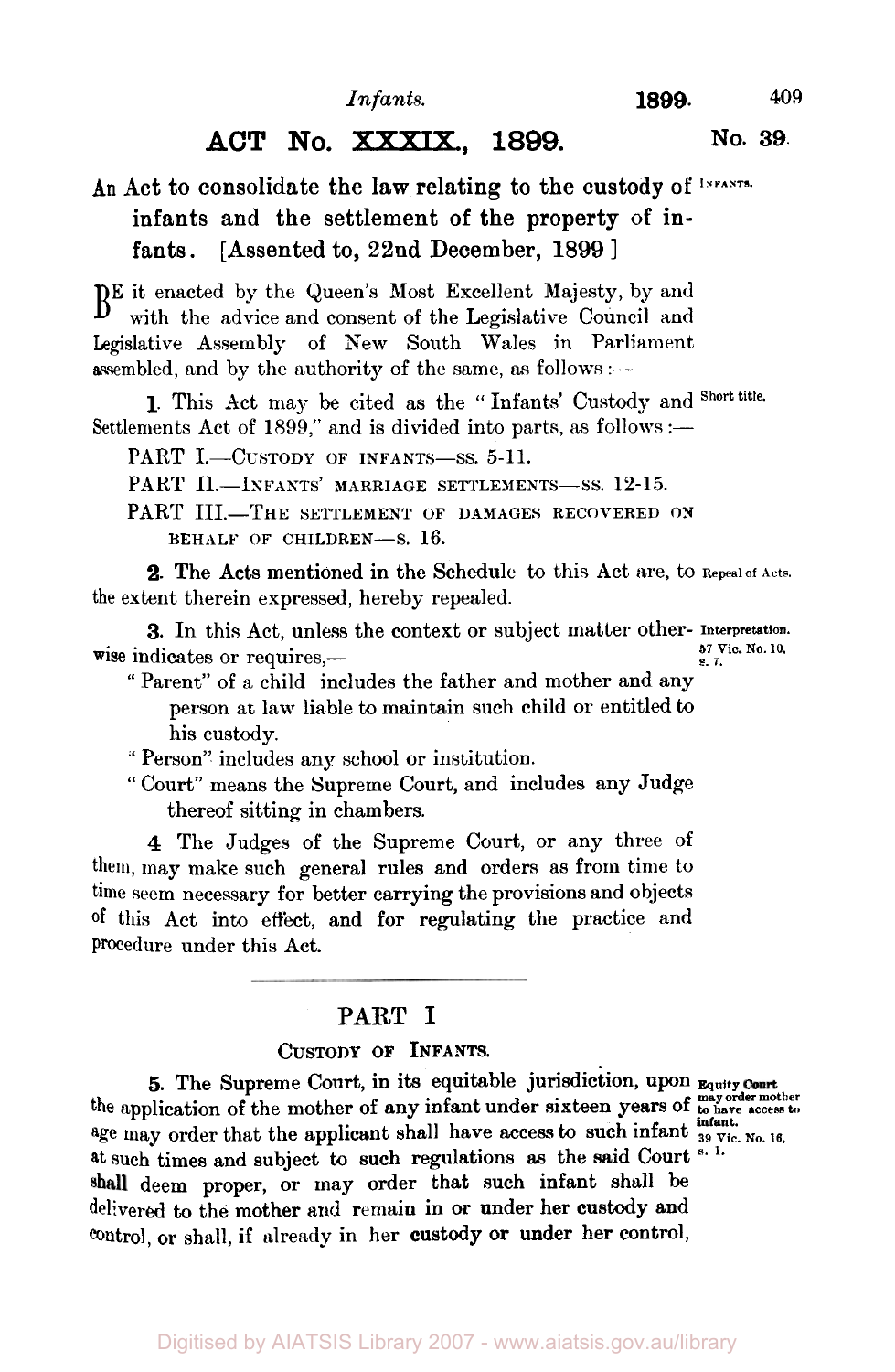#### **410 1899.** *Infants.*

**NO. 39.** remain therein until such infant attains such age, not exceeding sixteen, as the said Court directs, and further may order that such custody or control shall be subject to such regulations **as**  regards access by the father or guardian of such infant, and otherwise **as** the said Court deems proper.

**Power of Court of child. as to production a 1. 57 Vie. No. 10,** 

**6.** Where the parent of a child applies to the Supreme Court for a writ or order for the production of the child, or for any order under the last preceding section, and the Court is of opinion-

- *(a)* that the parent has abandoned or deserted or neglected the child ; or
- **(b)** that the parent has otherwise so conducted himself that the Court should refuse to enforce his right to the custody of the child ; or
- **(c)** that the tender age of the child or its state of health render it expedient that it should remain with its mother or some other person

the Court may decline to issue the writ or make the order.

**Power to** *Court* **to** *order* **repay- ment** *of costs* **of bringing up child**  *Ibid. s.* **2.** 

*7.* If at the time of the application for *a* writ or order for the production of the child the child is being brought up **by**  another person, or is boarded out by any State board or other board, the Court may, in its discretion, if it orders the child **to be**  given up to the parent, further order as a condition precedent or upon such terms **as** it may think fit that the parent shall pay **to**  such **person,** or board, the whole of the **costs** properly incurred in bringing up the child, or such portion of the said costs as shall seem **to** the court to be just and reasonable, having regard to **all**  the circumstances of the case.

**Court in making**  regard to conduct of parent. *Ibid.* **s. 3.** 

8. Where a parent has-

- (a) abandoned or deserted or neglected his child ; or
- (b) allowed his child to he brought up by another person at that person's expense, or at the expense of any State board, or other board, for such a length of time and under such circumstances as **to** satisfy the Court that the parent neglects his parental duties ;

the court shall not make an order for the delivery of the child to the parent, unless the parent has satisfied the Court that, having regard **to** the welfare of the child, he is a fit person to have the custody of the child.

**9. (1)** Upon my application by the parent for the production or custody of a child, if the Court is of opinion that the parent ought not to have the custody of the child, and that the child is being brought up in a different religion from that in

**Power of Court religious education**  *Ibid. s.* **4. as to child's**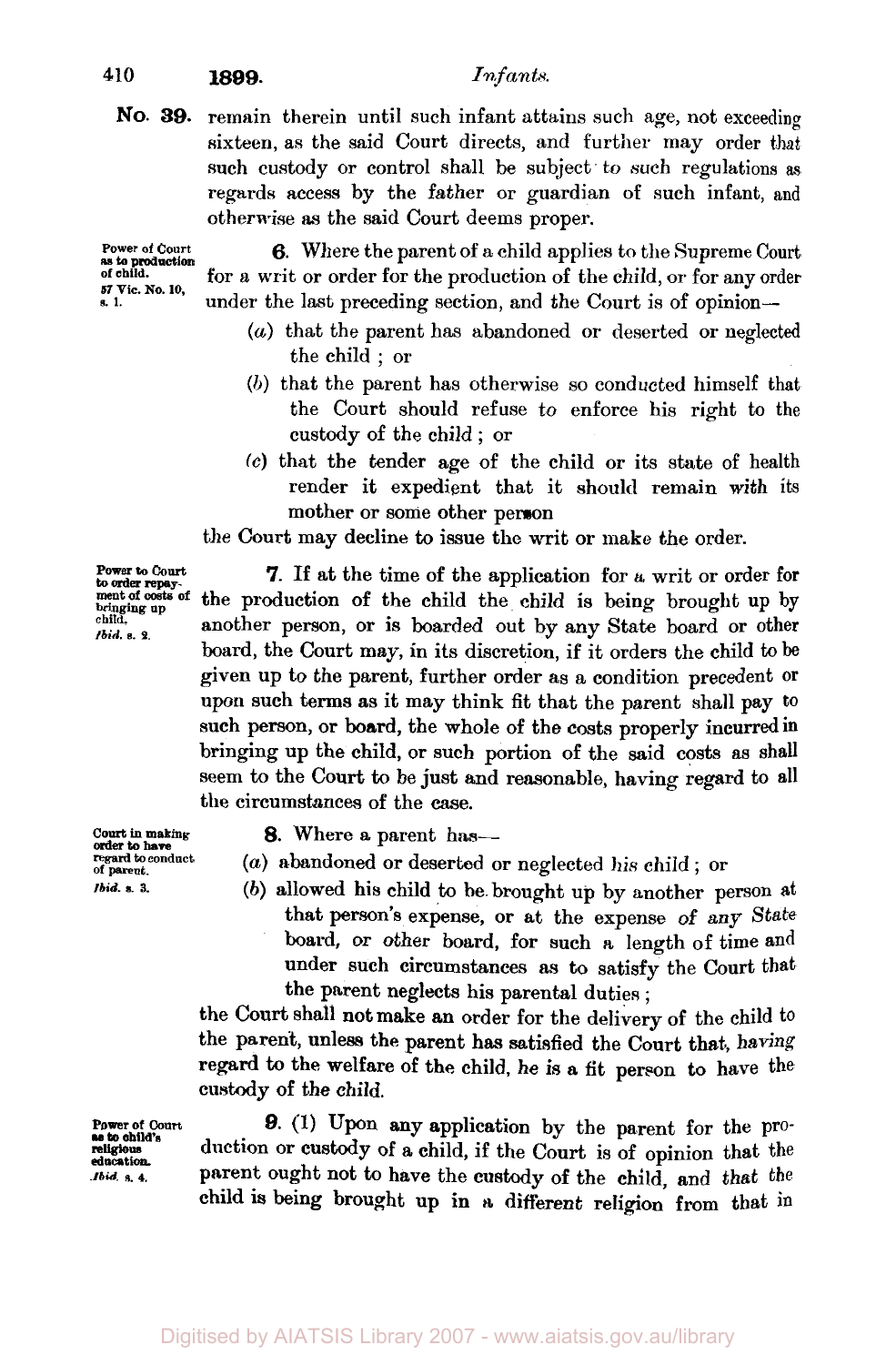which the parent has a legal right to require that the child should be brought up, the Court may make such order as it may think tit to secure that the child shall be brought up in the religion in which the parent has a legal right to require that the child should be brought up. **NO. 39.** 

**(2)** Nothing in this Act contained shall interfere with or affect the power of the Court to consult the wishes of the child in considering what order ought to be made, or diminish the right which any child now possesses to the exercise of its own free choice.

person having the custody of a child is unfit to continue to have **dren in certain**  such custody by reason of cruelty or neglect to the child the  $_{57 \text{ Vic. No. 10}}$ Court may order that such child shall be given up to the custody<sup>3.5.</sup> **of** some near relative or other person willing to accept such custody, and may by such order impose terms for the child's maintenance chargeable upon the parent. **10.** Whenever the Court is satisfied that the parent or Court may order custody of chil-

**(2)** Such order may be varied **or** revoked from time to time at the discretion of the Court.

11. **No** agreement contained in any separation deed made **Agreement to**  between the father and mother of any infants shall be held to be not to be invalid. invalid by reason only of its providing that the father of such  ${}^{39}$  Vic. No. 16, infants shall give up the custody or control thereof to the mother:

Provided always that no Court shall enforce any such agreement if it is of opinion that it will not be for the benefit of the infants to give effect thereto.

#### **PART II.**

#### **INFANTS' MARRIAGE SETTLEMENTS.**

**12 (1)** Every infant, upon **or** in contemplation **of** his marriage **settlements with**  marriage, may, with the sanction of the Supreme Court in its consent of equitable jurisdiction, make a valid and binding settlement or  $\mathbf{p}_0$   $\mathbf{y}_{i_0}$ ,  $\mathbf{x}_0$ . contract for a settlement of all or any part of his property or Property over which he has any power **of** appointment, whether real or personal, and whether in possession, reversion, remainder, **or**  expectancy, and every conveyance, appointment, and assignment **of** such real or personal estate, or contract to make **a** conveyance, appointment, or assignment thereof, executed by such infant with the approbation of the said Court for the purpose of giving effect to such settlement shall be as valid and effectual as if the person executing the same were of the full age of twenty-one years.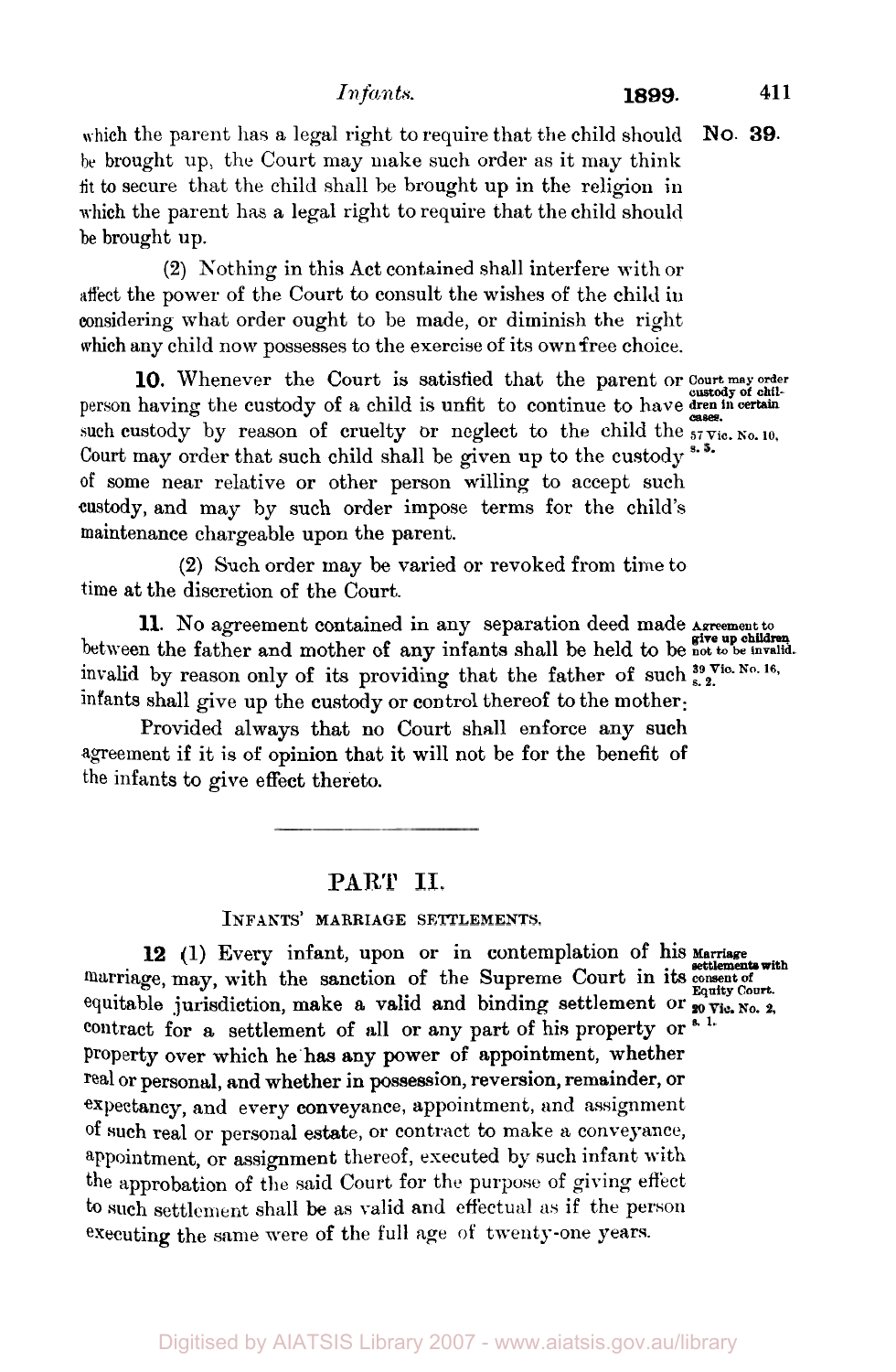#### **412 1899.** *Infants.*

**No. 39. (2)** This section shall not extend to powers of which **it**  is expressly declared that they shall not be exercised by an infant.

> **13.** If any appointment under **a** power of appointment or any disentailing assurance has been executed by any infant tenant in tail under the provisions of this Act or of any Act hereby **re**pealed, and such infant afterwards dies under age, such appointment or disentailing assurance shall thereupon become absolutely void.

> **14.** The sanction of the said Court to any such settlement or contract for a settlement may be given upon petition presented by the infant or his guardian, and if there is no guardian the **Court**  may require a guardian to he appointed, and the Court also may require that any person interested or appearing to be interested in the property shall be served with notice of such petition.

**sot** *to* **apply to twenty** or **females under males under of are.**  Ibid. **s. 4.** 

**15.** Nothing in this Part of this Act contained shall apply to any male infant under the age of twenty years or to any seventeen years female infant under the age of seventeen years.

## **PART III.**

**SETTLEMENT OF DAMAGES RECOVERED ON BEHALF OF CHILDREN.** 

**court may appoint trustees for settlements for the benefit of children in certain** cases. **57 Vic. No. 10,** 

**16. (1)** Whenever a verdict is recovered or a judgment entered for any amount as damages in any action of tort brought by any child by its next friend, the Court may order that **a**  settlement of the same shall be made for the benefit of such **s. 6.** child, and may appoint a trustee **or** trustees for such settlement.

(2) The terms of such settlement shall be fixed by the Court, or subject to its approval by some officer of the Court appointed so do.

**(3)** This power shall extend to the District Court as well **as** the Supreme Court.

|  |                | Act. |  |                                                                                                                                                                          |  |  |
|--|----------------|------|--|--------------------------------------------------------------------------------------------------------------------------------------------------------------------------|--|--|
|  | 20 Vic. No. 2  |      |  | An Act to enable infants, with the The whole Act.<br>approbation of the Supreme Court in<br>its Equitable Jurisdiction, to make<br>binding settlements of their real and |  |  |
|  | 39 Vic. No. 16 |      |  | personal property.<br>An Act to amend the law as to the The whole Act.                                                                                                   |  |  |
|  |                |      |  | Custody of Infants.<br>57 Vic. No. 10  The Custody of Children and Chil- The whole Act.<br>dren's Settlements Act of 1891.                                               |  |  |

**If infant tenant age. appoint-ment. &c., to be void.** 

**In tail die under** 

**20 Vic No.** *2.* **s 2.** 

**The sanction of court** *to*  **pet it ion** 

**the Supreme given upon**  *Ibid.* **s. 3.** 

Digitised by AIATSIS Library 2007 - www.aiatsis.gov.au/library